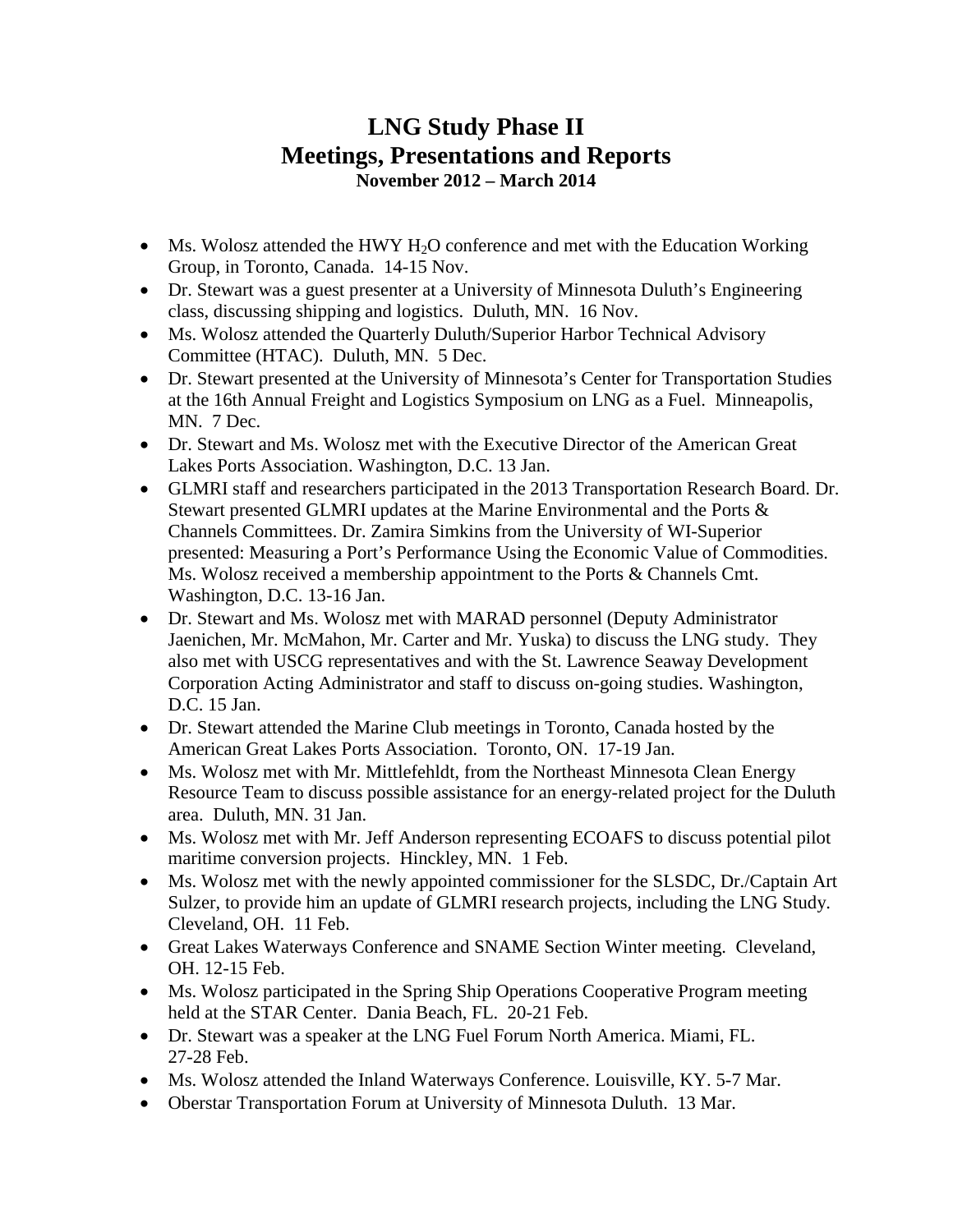- Dr. Lindquist (University of Toledo) and Ms. Wolosz participated in the HWY  $H_2O$ Advisory Council Teleconference. 18 Mar.
- Dr. Stewart participated in a planning meeting with the Council of Great Lakes Governors. Chicago, IL. 21 Mar.
- Ms. Libby Ogard attended the Green Bay Port Symposium. Green Bay, WI. 28 Mar.
- Ms. Wolosz was invited to participate in the White House Office of Engagement and Department of Transportation's Forum on Women in Transportation. Washington, D.C. 4 Apr.
- Ms. Wolosz presented an overview of GLMRI and the LNG Study at the Rotary Club meeting. Superior, WI. 9 Apr.
- Ms. Wolosz presented and assisted with coordinating the K-12 Maritime Education Symposium held at The Maritime Academy of Toledo. Toledo, OH. 25-27 Apr.
- Dr. Stewart and Ms. Wolosz met with Acting Administrator Craig Middlebrook of the St. Lawrence Seaway Development Corporation (SLSDC), along with Mr. Eric Norberg, President of ALLETE Clean Energy, Mr. David McMillan, Vice President of ALLETE Clean Energy and SLSDC board member, Mr. Adolph Ojard, Executive Director of the Duluth Seaway Port Authority and Mr. Dale Bergeron from Minnesota Sea Grant and discussed the LNG project and the pending LNG Liquefaction Plant Siting meeting. Duluth, MN. 7 May.
- Ms. Wolosz coordinated a tour of the Great Ships Initiative's Ballast Water Treatment Testing Facility for Mr. Robert Dorn and Mr. Jayson Toth from Interlake-Steamship Company. Superior, WI. 9 May.
- LNG: Siting a Twin Ports Liquefaction Plant meeting. Superior, WI. 21 May.
- Dr. Stewart participated in the EPA's Great Lakes Advisory Board teleconference. 20-21 May.
- Dr. Stewart and Ms. Wolosz attended the Duluth/Superior Maritime Day program, featuring Mr. Steve Fisher, Executive Director of the American Great Lakes Ports Association as the guest speaker. Duluth, MN. 22 May.
- Dr. Stewart and Ms. Wolosz met with Mr. Steve Fisher to provide an update on the LNG project and a summary of the meeting. Information was also exchanged to support the industry outreach programs and assist with tutorial information on LNG. Superior, WI. 23 May.
- Dr. Stewart presented at Oceans Week. Washington, D.C. 4-6 Jun.
- Ms. Wolosz attended the Harbor Technical Advisory Committee meeting. Duluth, MN. 5 Jun.
- Ms. Wolosz along with members of the Duluth Seaway Port Authority met and boarded the T/S State of Michigan while it was docked in Duluth Harbor on its summer training voyage. Duluth, MN. 11 Jun.
- Dr. Stewart, Ms. Wolosz, Dr. Mokashi and Ms. Roemhildt participated in a meeting to discuss siting a natural gas liquefaction plant in the Twin Ports. Superior, WI. 13 Jun.
- Ms. Wolosz met with Captain Helland, USCG (ret), to discuss the research progress on the LNG project. Duluth, MN. 24 Jun.
- Dr. Stewart provided a presentation on Maritime LNG use at the American Association of Port Authorities summer meeting. Chicago, IL. 26-28 Jun.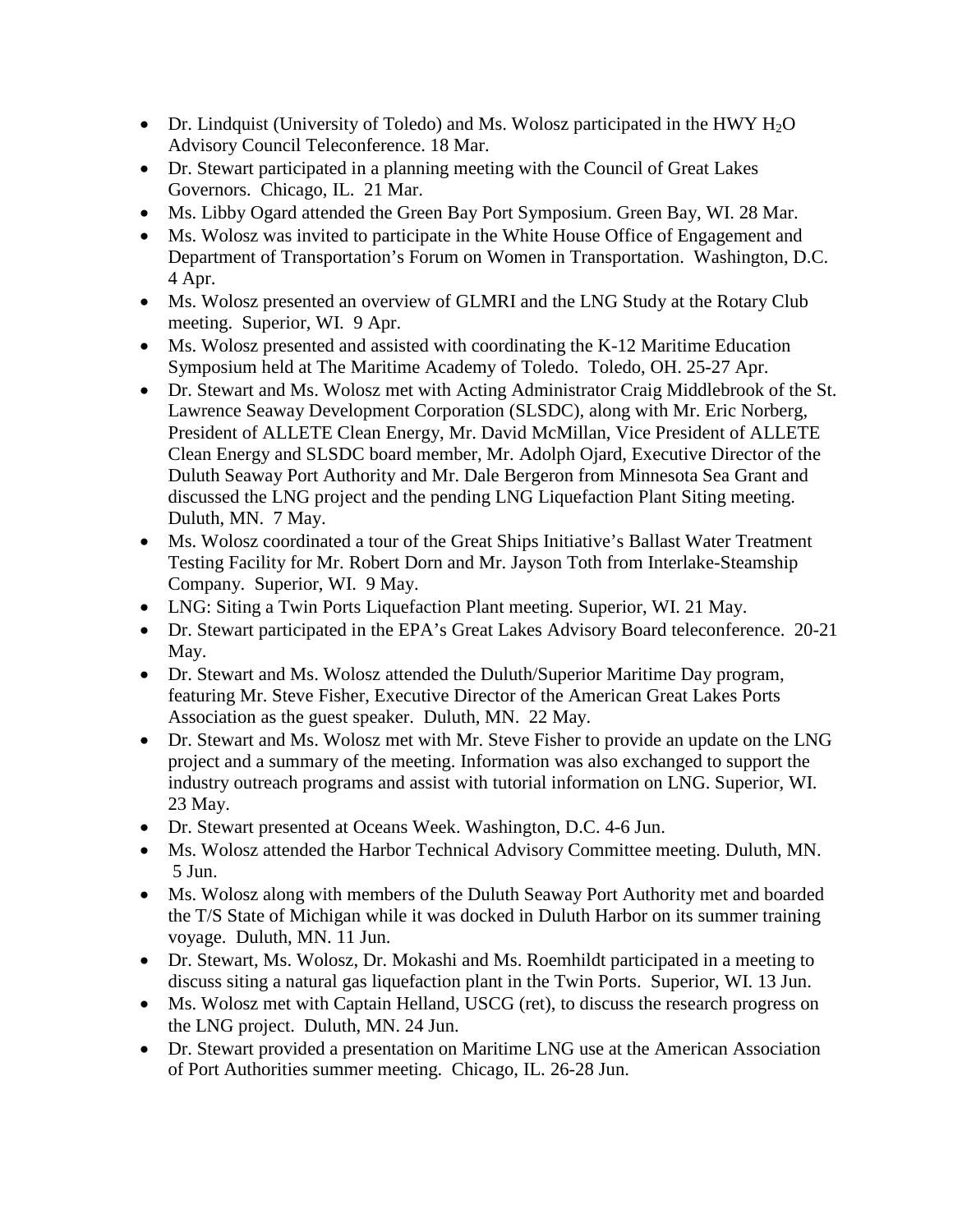- Dr. Stewart, Ms. Wolosz, Dr. Mokashi, and Ms. Roemhildt met with Twin Ports' economic development agencies and other interested parties in the working group to continue the discussions on siting a liquefaction plant in the Twin Ports. Superior, WI. 9 Jul.
- Dr. Stewart and Ms. Wolosz met with Mr. Fisher, Executive Director of the American Great Lakes Ports Association, to discuss the LNG meeting from May, and the progress in moving forward. Washington, D.C. 21 Jul.
- Dr. Stewart and Ms. Wolosz met with USCG personnel in Washington: Mr. Ken Smith, Mr. Mark Prescott, Mr. Tim Myers, Commander Rob Smith, and Commander Ryan Allain to discuss GLMRI on-going projects. Washington, D.C. 22 Jul.
- Dr. Stewart and Ms. Wolosz met with Mr. Carter, Mr. Quinn, and Administrator Jaenichen at MARAD. GLMRI provided an update to MARAD on GLMRI on-going projects. Washington, D.C. 22 Jul.
- Dr. Stewart and Ms. Wolosz met with Mr. Gary Magnuson, the NOAA representative to the Committee on Marine Transportation's (CMTS) Coordinating Committee. Washington, D.C. 22 Jul.
- Dr. Stewart, Ms. Wolosz, Dr. Mokashi, and Ms. Roemhildt met with Twin Ports economic development agencies continuing to pursue siting options for a liquefaction plant. Superior, WI. 13 Aug.
- Ms. Wolosz and Dr. Mokashi attended a symposium on the use of propane in the Duluth/Superior area and met with the speakers. Ms. Wolosz is pursuing the information and curriculum that is being developed for First Responder Training. 13 Aug.
- Dr. Stewart boarded the *M/V Roger Blough* from Duluth, MN to Conneaut, OH and return. 20-26 Aug.
- Ms. Wolosz attended the Harbor Technical Advisory Committee meeting. Superior, WI. 4 Sep.
- Chicago meetings. 17-20 Sep.
- Dr. Stewart met with the St. Lawrence Seaway Development Corporation's new Administrator Betty Sutton and Deputy Administrator Craig Middlebrook during a roundtable discussion held by the Duluth Seaway Port Authority. Duluth, MN. 18 Sep.
- Ms. Wolosz attended the Great Lakes Maritime Academy's Board of Visitors meetings. Traverse City, MI. 22-23 Oct.
- Dr. Stewart attended the AST&L and Yangtze/Mississippi River Conference. Chicago, IL. 27-29 Oct.
- Ms. Wolosz met with the new administrator of the St. Lawrence Seaway Development Corporation, Ms. Betty Sutton and her staff. Washington, D.C. 5 Nov.
- Ms. Wolosz participated in the USCG facilitated discussion with deep-draft vessel owners/operators, where one of the major discussions was on LNG as a maritime fuel. Linthicum, MD. 5 Nov.
- Ms. Wolosz participated in the Ship Operations Cooperative Program meetings. Linthicum, MD. 6-7 Nov.
- Ms. Wolosz met with Mr. Carter and Mr. Yuska to discuss the LNG project and other GLMRI project updates. Linthicum, MD. 6 Nov.
- Dr. Stewart presented about LNG at the Highway H<sub>2</sub>O Conference. Toronto, ON. 13-14 Nov.